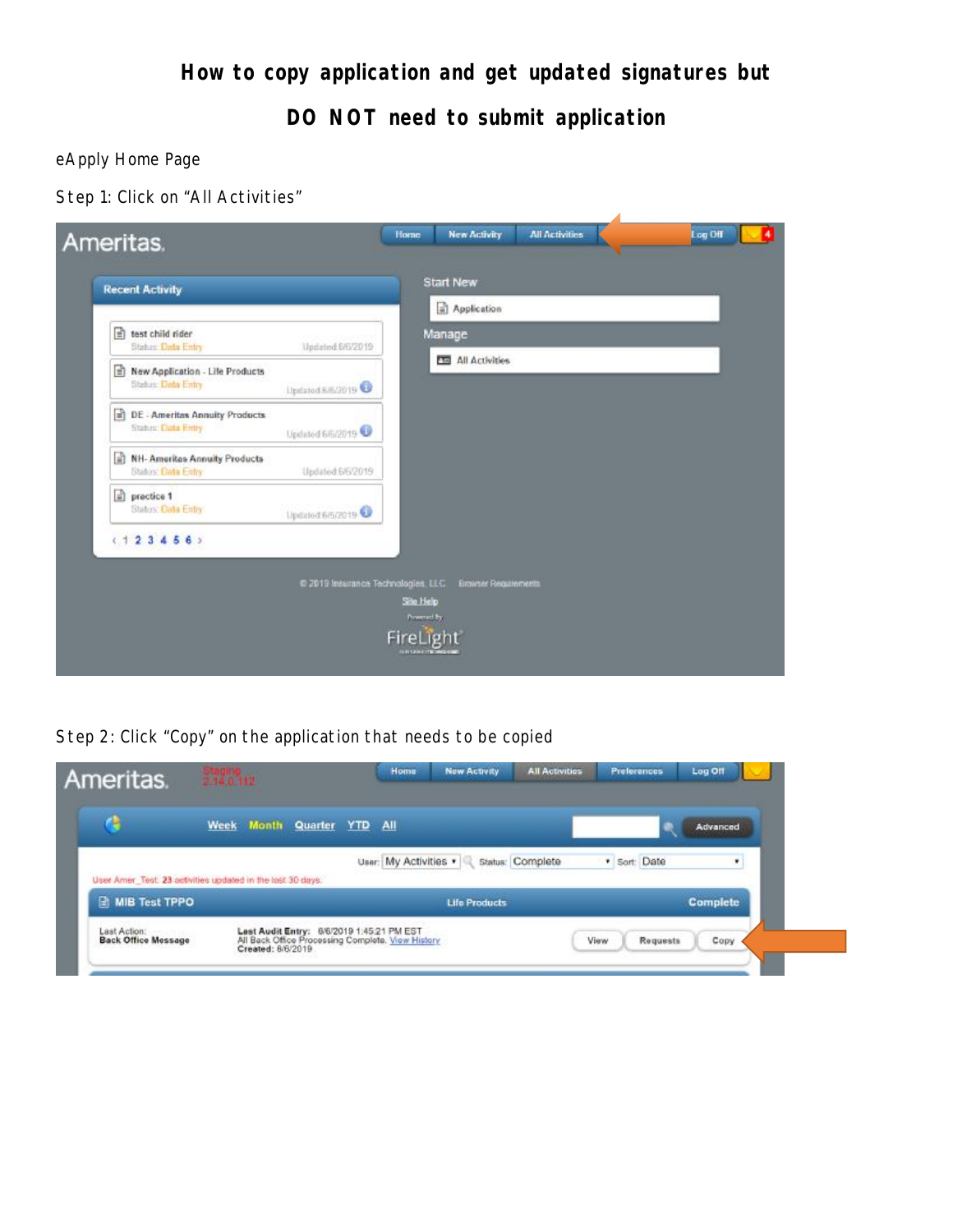| Ameritas.                                  | Staging<br>2.14.0.112 |                      |                | Home                  | <b>New Activity</b>                                                 | <b>All Activities</b> | <b>Preferences</b> | Log Off         |
|--------------------------------------------|-----------------------|----------------------|----------------|-----------------------|---------------------------------------------------------------------|-----------------------|--------------------|-----------------|
| е                                          | Week                  | <b>Month Quarter</b> | <b>YTD All</b> |                       |                                                                     |                       |                    | Advanced        |
|                                            |                       |                      |                | User: My Activities . |                                                                     | Status: Complete      | · Sort: Date       | ٠               |
| User Amer Test: 23 activities updated      |                       |                      |                | Copy                  |                                                                     |                       |                    |                 |
| <b>R MIB Test TPPO</b>                     |                       |                      |                |                       | Copy the selected activity As Is OR change jurisdiction, product or |                       |                    | <b>Complete</b> |
| Last Action:<br><b>Back Office Message</b> |                       |                      |                | optional forms.       |                                                                     |                       | Requests<br>iew    | Copy            |
| Requirements - Ameritas                    |                       | Copy As Is           |                |                       | <b>Copy with Changes</b>                                            | Cancel                |                    | <b>Complete</b> |

Step 3a: Click "Copy as is" (if no changes need to be made to application)

Step 3B: Click "Copy with changes" (if need to change Jurisdiction or Product type)

| Ameritas.                                                            | $\frac{3 \text{n} \text{g} \text{ln} \text{g}}{2.14.0, 112}$ |               |                | Home                  | <b>New Activity</b>                                                 | <b>All Activities</b> | <b>Preferences</b> | Log Off          |
|----------------------------------------------------------------------|--------------------------------------------------------------|---------------|----------------|-----------------------|---------------------------------------------------------------------|-----------------------|--------------------|------------------|
|                                                                      | Week                                                         | Month Quarter | <b>YTD All</b> |                       |                                                                     |                       |                    | Advanced         |
|                                                                      |                                                              |               |                | User: My Activities . |                                                                     | Status: Complete      | · Sort: Date       | ٠                |
| User Amer Test: 23 activities updated                                |                                                              |               |                | Copy                  |                                                                     |                       |                    |                  |
| <b>R MIB Test TPPO</b><br>Last Action:<br><b>Back Office Message</b> | 넓                                                            |               |                | optional forms.       | Copy the selected activity As Is OR change jurisdiction, product or |                       | Requests<br>iew    | Complete<br>Copy |
| Requirements - Ameritas                                              |                                                              | Copy As Is    |                |                       | <b>Copy with Changes</b>                                            | Cancel                |                    | <b>Complete</b>  |

Step 4: Need to name application (default is Copy of xxxxxx) and then click "OK"

| Ameritas.                                                       | <b>STING</b> |                       |         | Home      | <b>New Activity</b>        | <b>All Activities</b> | Preferences            | Log Off  |
|-----------------------------------------------------------------|--------------|-----------------------|---------|-----------|----------------------------|-----------------------|------------------------|----------|
| G                                                               | <b>Week</b>  | Month Quarter         | YTD All |           |                            |                       |                        | Advanced |
|                                                                 |              |                       |         | Save As   |                            |                       | · Sort: Date           |          |
| User Amer Test 23 activities updated<br><b>In MIB Test TPPO</b> |              | Copy of MIB Test TPPO |         | Name:     |                            |                       |                        | Complete |
| Last Action:<br><b>Back Office Message</b>                      |              |                       |         | <b>OK</b> | Cancel                     |                       | <b>Requests</b><br>lew | Copy     |
| Requirements - Ameritas Annuny Proquess                         |              |                       |         |           | America's Amounty Products |                       |                        | Complete |

Step 5:

Option 1: If Data Entry shows 100% then able to click "Continue" to move to signature process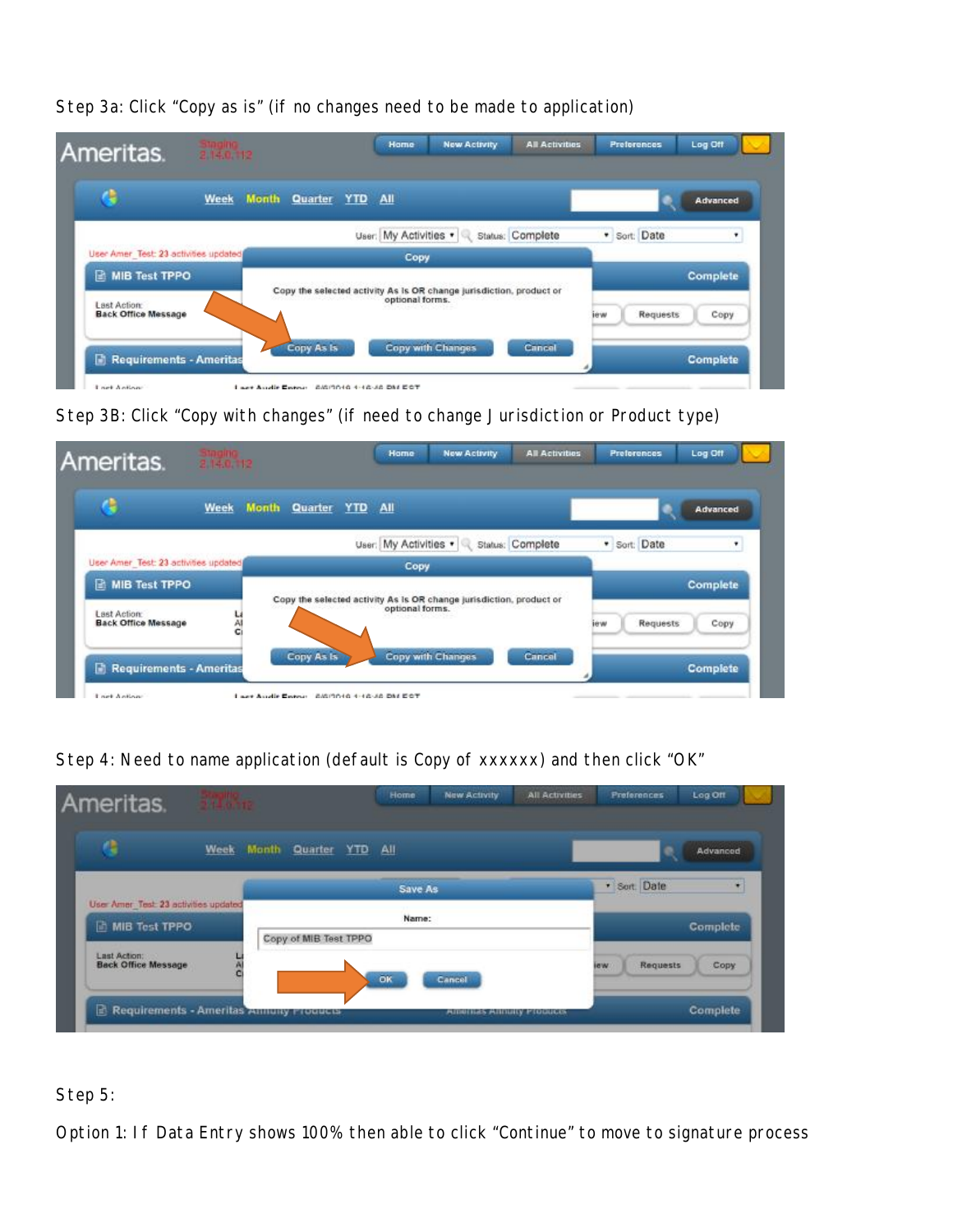Option 2: If Data Entry shows 99% then click "Open" to see what needs to be completed to get to 100%



Step 6: Need to select "Use E-Signature" to continue to signature process



Step 7: Select Insured from the list of Required Signers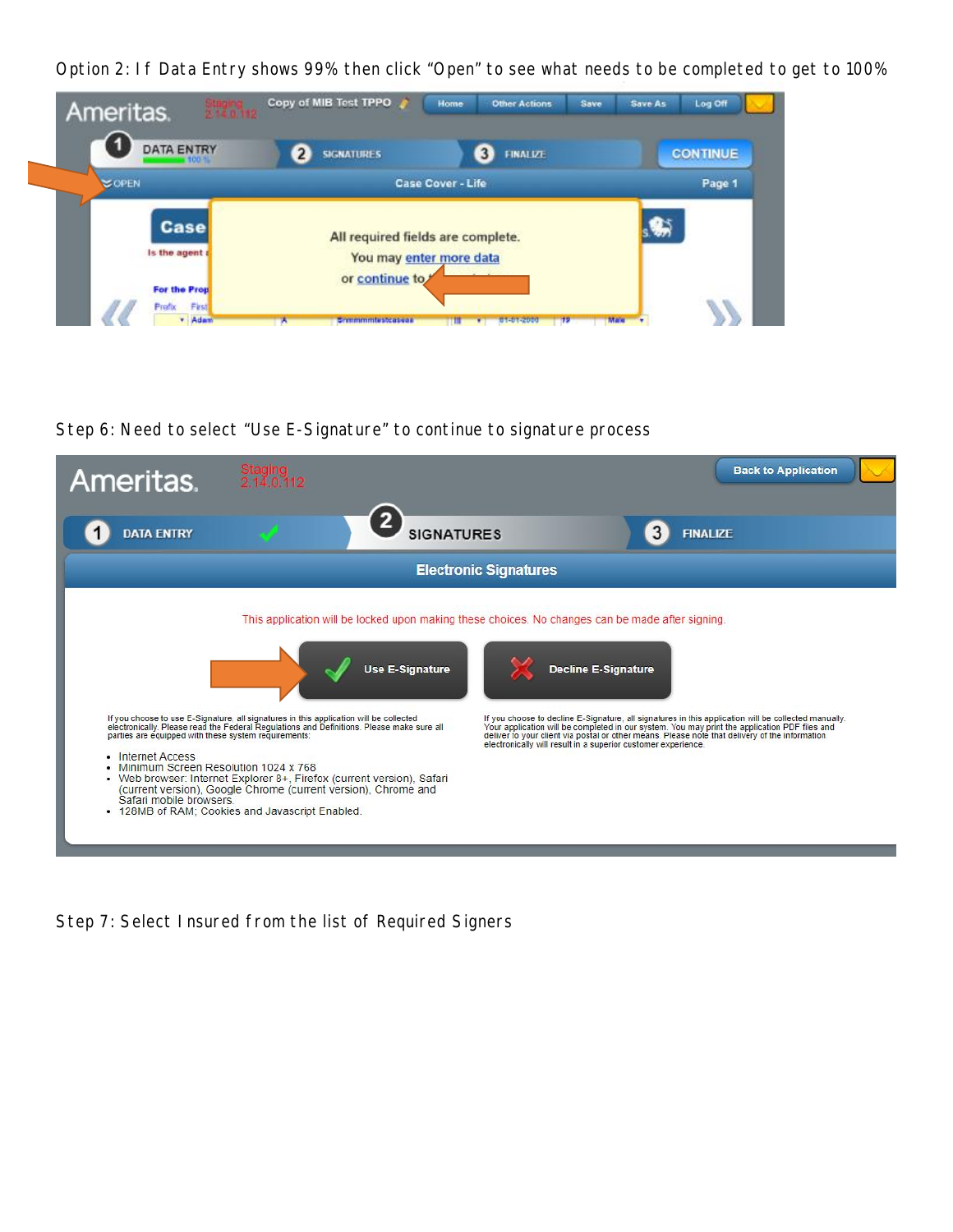

Step 8: Choose how the Signer will sign

Option 1: Sign now – To be used when Signer is with Agent

Option 2: Send email request – To be used when Signer is not with Agent

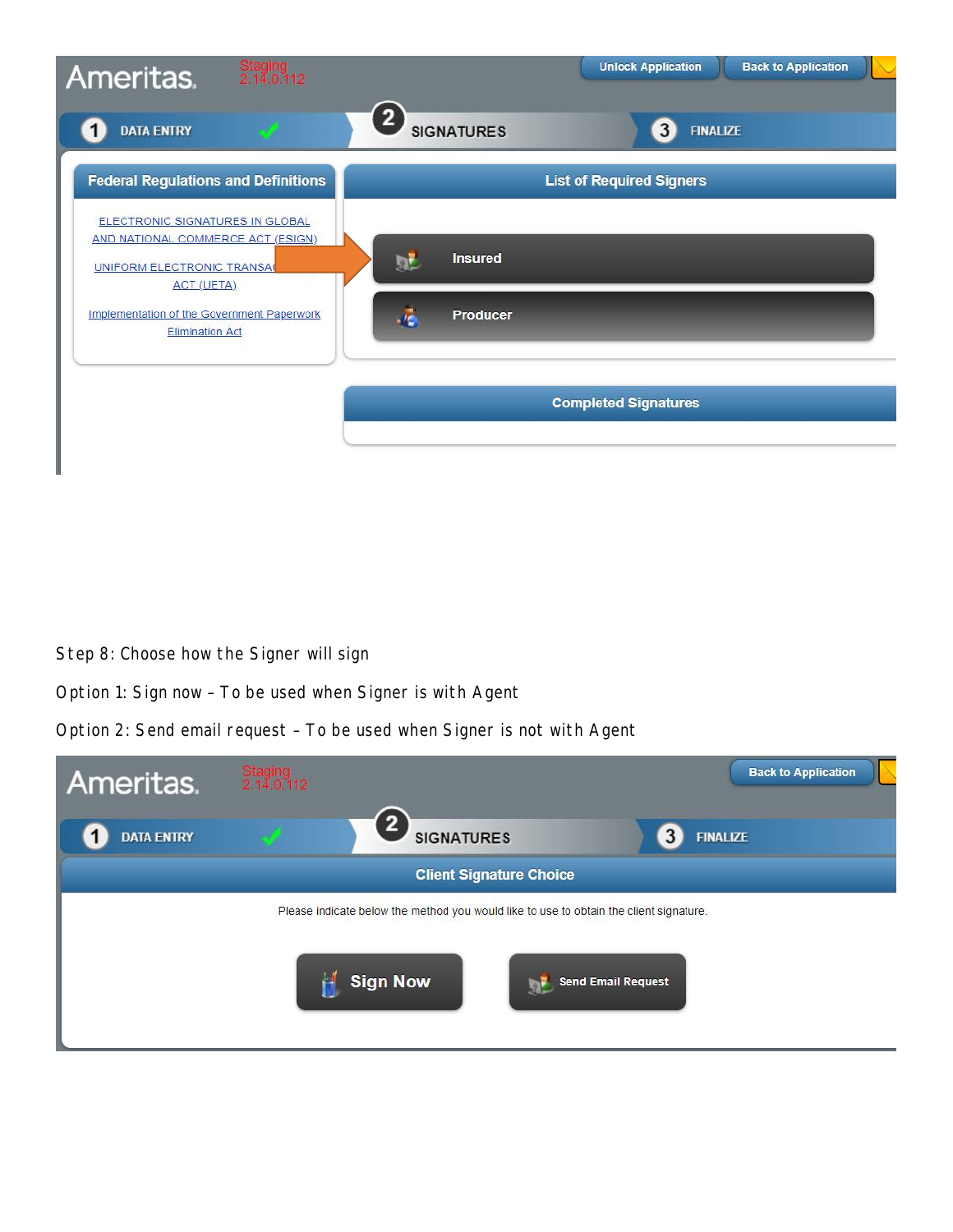Step 9: Once all Signer have completed the Signing Process **DO NOT FNALIZE** by clicking Continue

You will want to Print completed Application to give to New Business Representative so a new policy number is not created

1. Click "Other Actions"

| Ameritas.                    | Staging<br>2.14.0.112                                                                  | Copy of MIB Test TPPO     |                          | Home                  | <b>Other Actions</b> | Log Off         |
|------------------------------|----------------------------------------------------------------------------------------|---------------------------|--------------------------|-----------------------|----------------------|-----------------|
| <b>DATA ENTRY</b>            |                                                                                        | <b>SIGNATURES</b>         | $\mathbf{3}$             | <b>FINALIZE</b>       |                      | <b>CONTINUE</b> |
| $\leq$ OPEN                  |                                                                                        |                           | <b>Case Cover - Life</b> |                       |                      | Page 1          |
|                              | <b>Case Cover</b>                                                                      |                           |                          |                       | Ameritas             |                 |
| <b>Gret Mama</b><br>Den fisc | Is the agent a Redtail subscriber/<br>For the Proposed Insured:<br><b>Middle Messe</b> | Yes . No<br>Load Magazine | $C_1$ , $\delta E_{12}$  | Data of Ridio<br>Acun | Condar               |                 |

2. Click "Display/Print PDF

| Ameritas.                                         | Copy of MIB Test TPPO                  |                          | Home                   | <b>Other Actions</b>          | Log Off |  |
|---------------------------------------------------|----------------------------------------|--------------------------|------------------------|-------------------------------|---------|--|
|                                                   |                                        |                          | 3                      | <b>Other Actions</b>          |         |  |
| <b>DATA FNTRY</b>                                 | <b>SIGNATURES</b>                      |                          | <b>FINALIZE</b>        | Summary                       |         |  |
| $\leq$ OPEN                                       |                                        | <b>Case Cover - Life</b> |                        | Display/Print PDF             |         |  |
|                                                   |                                        |                          |                        | History                       |         |  |
| <b>Case Cover</b>                                 |                                        |                          |                        | <b>Documents</b>              |         |  |
| Is the agent a Redtail subscriber/                |                                        | Yes . No                 |                        | Requests                      |         |  |
| For the Proposed Insured:<br>First Name<br>Prefix | <b>Middle Name</b><br><b>Last Name</b> | <b>Suffix</b>            | Date of Birth          | <b>Show Annotations</b><br>Ag |         |  |
| Adam                                              | ъk.<br>See Addendum 1                  | m                        | 20<br>$01 - 01 - 2000$ | <b>Unlock Application</b>     |         |  |
| Is there an Other Insured?                        | Yes oNo                                |                          |                        |                               |         |  |

3. Click "Print Selected Documents"